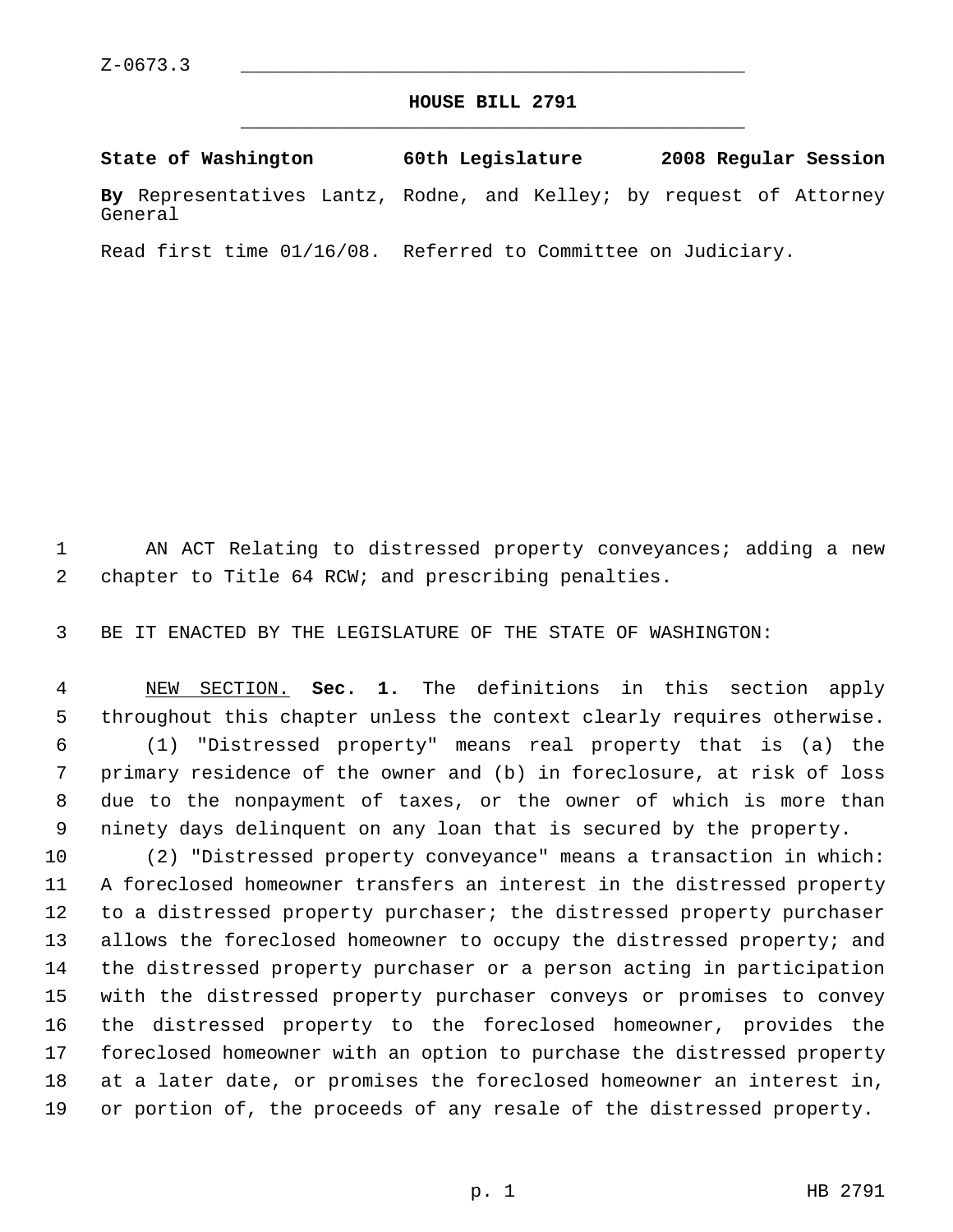(3) "Distressed property purchaser" means any person who acquires an interest in distressed property under a distressed property conveyance. "Distressed property purchaser" includes a person who acts in joint venture or joint enterprise with one or more distressed property purchasers in a distressed property conveyance. A federal or state chartered bank, savings bank, thrift, or credit union is not a distressed property purchaser.

(4) "Foreclosed homeowner" means an owner of distressed property.

 (5) "Resale" means a bona fide market sale of the distressed property subject to the distressed property conveyance by the distressed property purchaser to an unaffiliated third party.

 (6) "Resale price" means the gross sale price of the distressed property on resale.

 NEW SECTION. **Sec. 2.** A distressed property purchaser shall enter into a distressed property reconveyance in the form of a written contract. The contract must be written in at least twelve-point boldface type in the same language principally used by the distressed property purchaser and foreclosed homeowner to negotiate the sale of the distressed property, and must be fully completed, signed, and dated by the foreclosed homeowner and distressed property purchaser before the execution of any instrument of conveyance of the distressed property.

 NEW SECTION. **Sec. 3.** The contract required in section 2 of this act must contain the entire agreement of the parties and must include the following:

 (1) The name, business address, and telephone number of the distressed property purchaser;

(2) The address of the distressed property;

 (3) The total consideration to be provided by the distressed property purchaser in connection with or incident to the sale;

 (4) A complete description of the terms of payment or other consideration including, but not limited to, any services of any nature that the distressed property purchaser represents that he or she will perform for the foreclosed homeowner before or after the sale;

 (5) The time at which possession is to be transferred to the distressed property purchaser;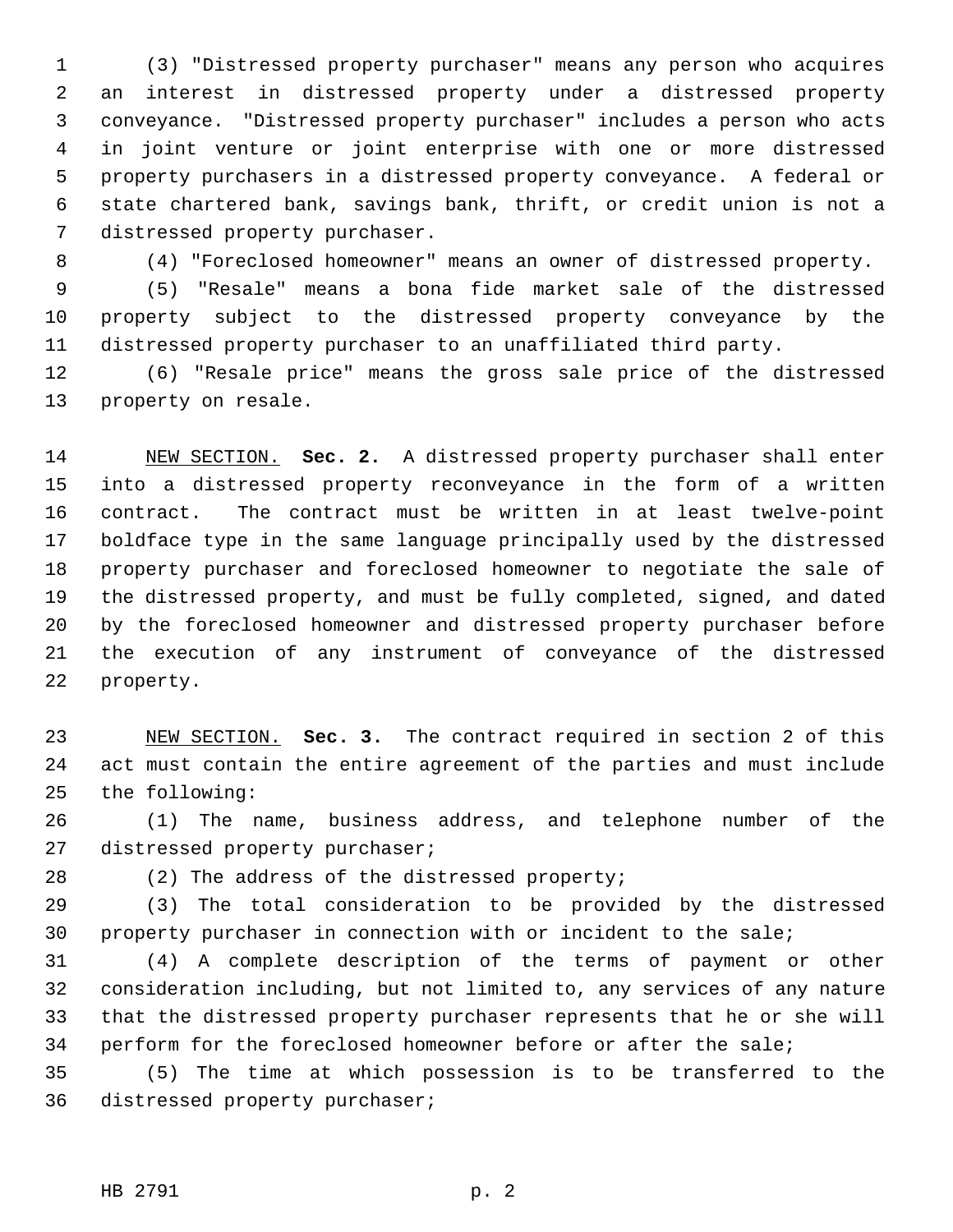(6) A complete description of the terms of any related agreement designed to allow the foreclosed homeowner to remain in the home, such as a rental agreement, repurchase agreement, or lease with option to buy;

 (7) A complete description of the interest, if any, the foreclosed homeowner maintains in the proceeds of, or consideration to be paid upon, the resale of the distressed property;

8 (8) A notice of cancellation as provided in section 5 of this act; and

 (9) The following notice in at least fourteen-point boldface type if the contract is printed, or in capital letters if the contract is typed, and completed with the name of the distressed property purchaser, immediately above the statement required in section 5 of this act;

## "NOTICE REQUIRED BY WASHINGTON LAW

16 Until your right to cancel this contract has ended, . . . . . . (Name) 17 or anyone working for . . . . . (Name) CANNOT ask you to sign or have you sign any deed or any other document."

 The contract required by this section survives delivery of any instrument of conveyance of the distressed property and has no effect on persons other than the parties to the contract.

 NEW SECTION. **Sec. 4.** (1) In addition to any other right of rescission, a foreclosed homeowner has the right to cancel any contract with a distressed property purchaser until midnight of the fifth business day following the day on which the foreclosed homeowner signs a contract that complies with this chapter or until 8:00 a.m. on the last day of the period during which the foreclosed homeowner has a right of redemption, whichever occurs first.

 (2) Cancellation occurs when the foreclosed homeowner delivers to the distressed property purchaser, by any means, a written notice of cancellation to the address specified in the contract.

 (3) A notice of cancellation provided by the foreclosed homeowner is not required to take the particular form as provided with the contract.

(4) Within ten days following the receipt of a notice of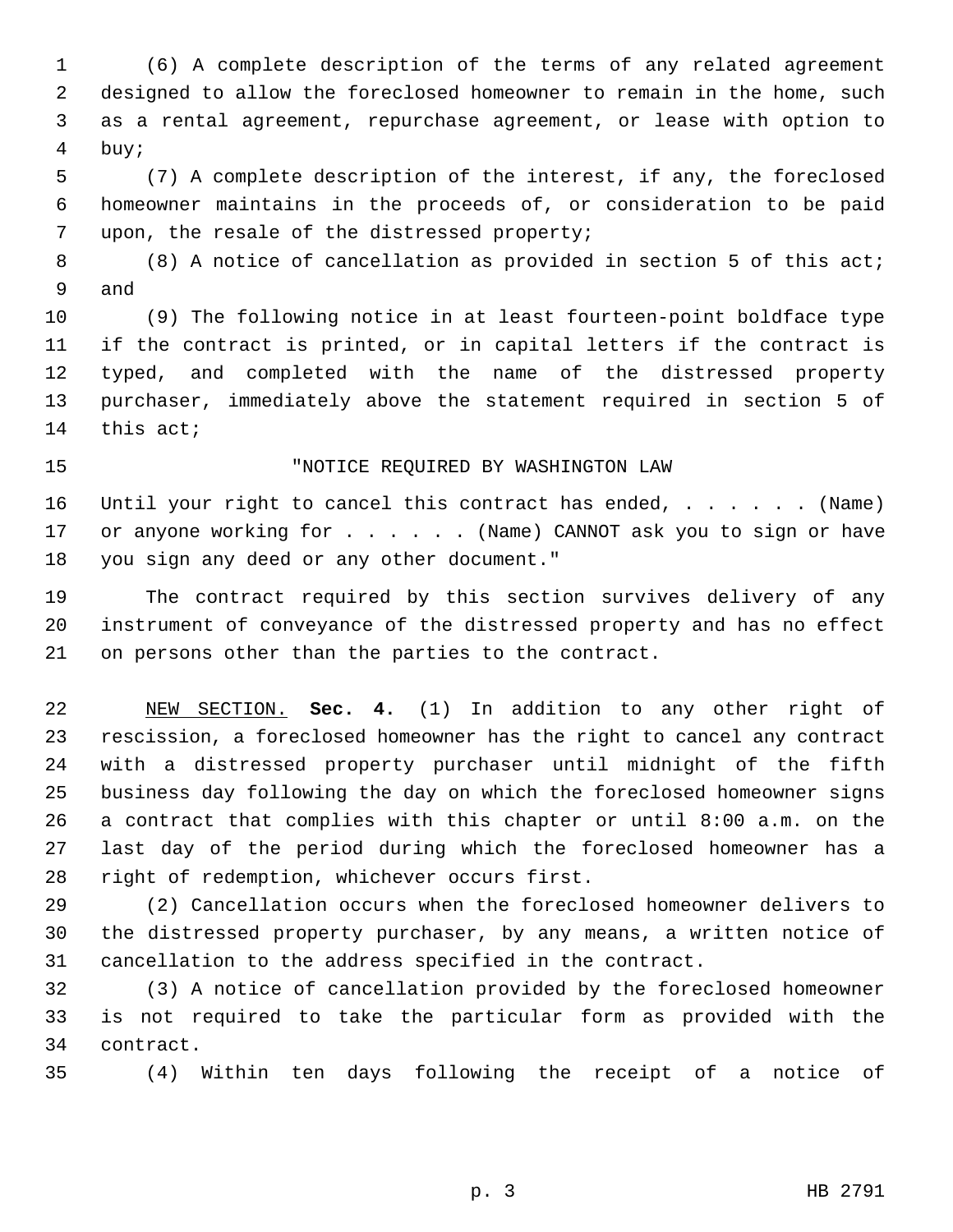cancellation under this section, the distressed property purchaser shall return without condition any original contract and any other documents signed by the foreclosed homeowner.

 NEW SECTION. **Sec. 5.** (1) The contract required in section 2 of this act must contain, in immediate proximity to the space reserved for the foreclosed homeowner's signature, the following conspicuous statement in at least fourteen-point boldface type if the contract is printed, or in capital letters if the contract is typed:

 "You may cancel this contract for the sale of your house without any penalty or obligation at any time before

11 . . . . . . . . . . . . . . . . . . . . . . . . . . . . . . . . . . . (Date and time of day)

 See the attached notice of cancellation form for an explanation of this right."

 The distressed property purchaser shall accurately enter the date and time of day on which the cancellation right ends.

 (2) The contract must be accompanied by a completed form in duplicate, captioned "NOTICE OF CANCELLATION" in twelve-point boldface type if the contract is printed, or in capital letters if the contract is typed, followed by a space in which the distressed property purchaser shall enter the date on which the foreclosed homeowner executes any contract. This form must be attached to the contract, must be easily detachable, and must contain in at least twelve-point type if the contract is printed, or in capital letters if the contract is typed, the following statement written in the same language as used in the contract:

 "NOTICE OF CANCELLATION 28 . . . . . . . . . . . . . . . . . . . . . . . . . . . . . . . . . . . (Enter date contract signed) You may cancel this contract for the sale of your house, without any penalty or obligation, at any time before 32 . . . . . . . . . . . . . . . . . . . . . . . . . . . . . . . . . . .. (Enter date and time of day) To cancel this transaction, personally deliver a signed and dated copy of this cancellation notice to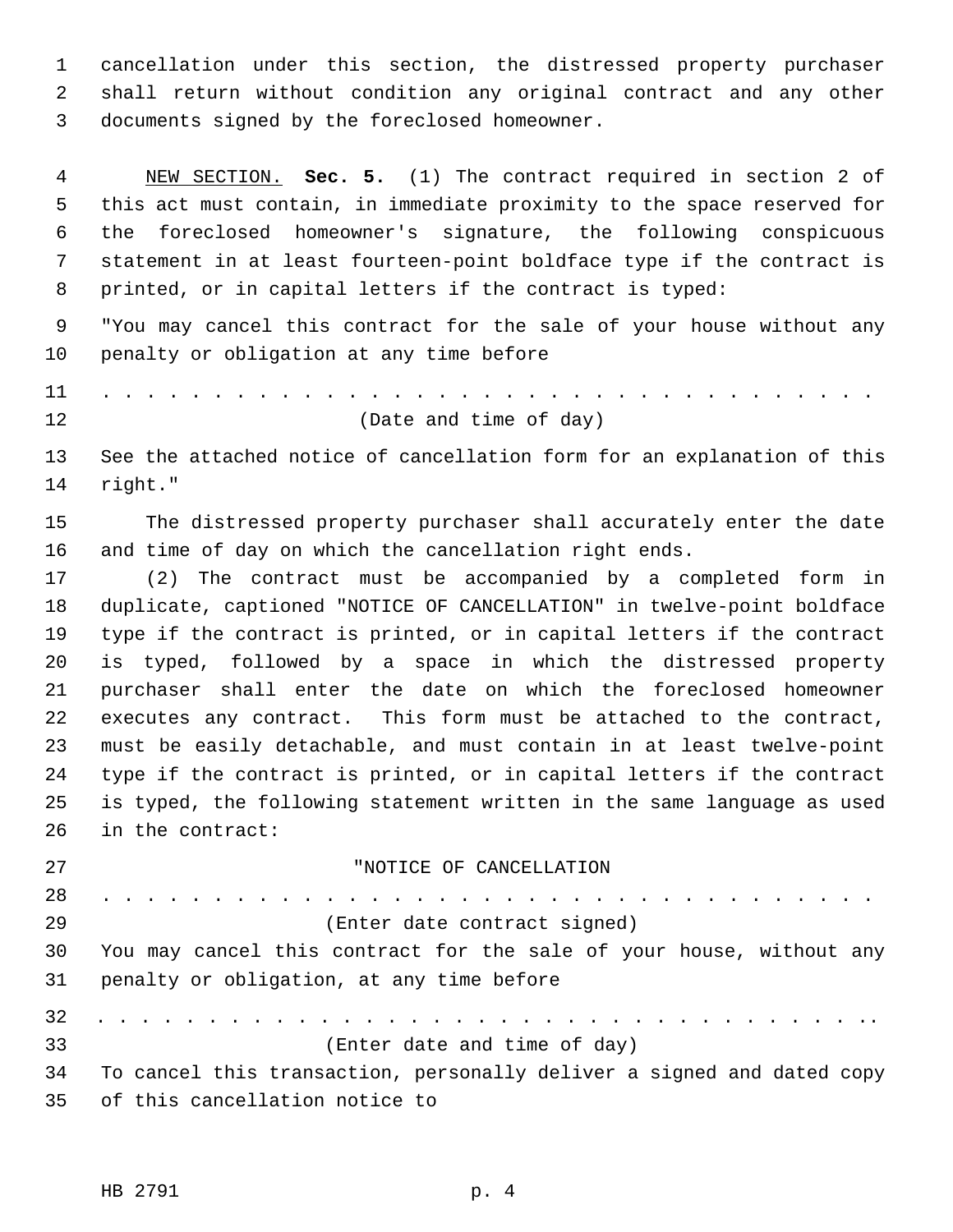| $\mathbf 1$    |                                                                       |
|----------------|-----------------------------------------------------------------------|
| 2              | (Name of purchaser)                                                   |
| 3              | at                                                                    |
| 4              |                                                                       |
| 5              | (Street address of purchaser's place of business)                     |
| 6              | NOT LATER THAN                                                        |
| $\overline{7}$ |                                                                       |
| 8              | (Enter date and time of day)                                          |
| 9              | I hereby cancel this transaction.                                     |
| 10             |                                                                       |
| 11             | (Date)                                                                |
| 12             |                                                                       |
| 13             | (Seller's signature)"                                                 |
| 14             | (3) The distressed property purchaser shall provide the foreclosed    |
| 15             | homeowner with a copy of the contract and the attached notice of      |
| 16             | cancellation at the time the contract is executed by all parties.     |
| 17             | The five-business-day period during which the foreclosed<br>(4)       |
| 18             | homeowner may cancel the contract must not begin to run until all     |
| 19             | parties to the contract have executed the contract and the distressed |
| 20             | property purchaser has complied with this section.                    |
|                |                                                                       |
|                |                                                                       |

 NEW SECTION. **Sec. 6.** Any waiver of the provisions of this chapter is void and unenforceable as contrary to public policy, except that a consumer may waive the five-business-day right to cancel provided in section 4 of this act if the distressed property is subject to a foreclosure sale within the five business days and the foreclosed homeowner agrees to waive his or her right to cancel in a handwritten statement signed by all parties holding title to the distressed property.

 NEW SECTION. **Sec. 7.** (1) Any provision in a contract that attempts or purports to require arbitration of any dispute arising under this chapter is void at the option of the foreclosed homeowner. (2) This section applies to any contract entered into on or after the effective date of this act.

NEW SECTION. **Sec. 8.** A distressed property purchaser shall not: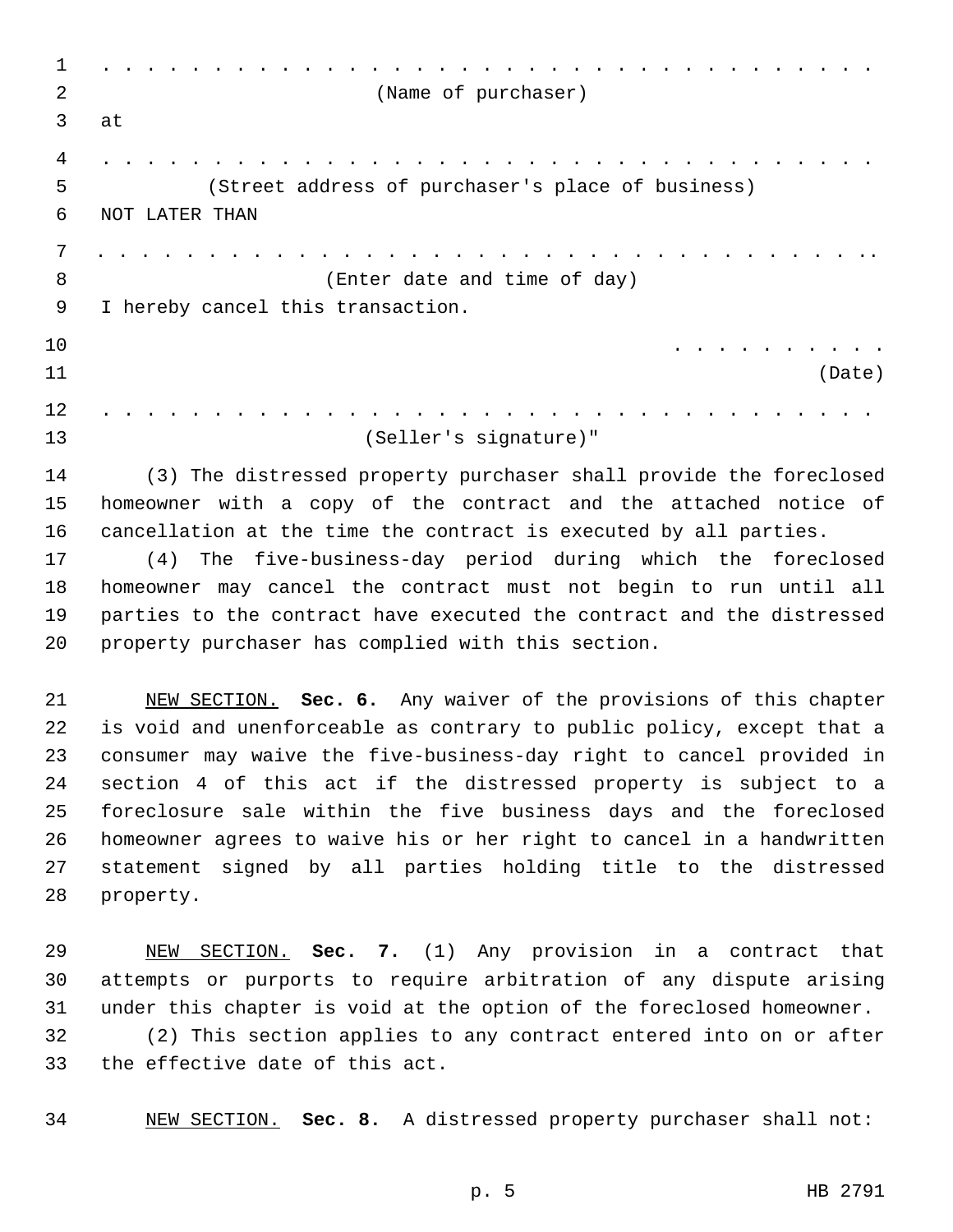(1) Enter into, or attempt to enter into, a distressed property conveyance with a foreclosed homeowner unless the distressed property purchaser verifies and can demonstrate that the foreclosed homeowner has a reasonable ability to pay for the subsequent conveyance of an interest back to the foreclosed homeowner. In the case of a lease with an option to purchase, payment ability also includes the reasonable ability to make the lease payments and purchase the property within the term of the option to purchase. An evaluation of a foreclosed homeowner's reasonable ability to pay includes debt to income ratios, fair market value of the distressed property, and the foreclosed homeowner's payment and credit history. There is a rebuttable presumption that the distressed property purchaser has not verified a foreclosed homeowner's reasonable ability to pay if the distressed property purchaser has not obtained documentation of assets, liabilities, and income, other than an undocumented statement, of the foreclosed homeowner;

(2) Fail to either:

 (a) Ensure that title to the distressed property has been reconveyed to the foreclosed homeowner; or

 (b) Make payment to the foreclosed homeowner so that the foreclosed homeowner has received consideration in an amount of at least eighty- two percent of the fair market value of the property as of the date of the eviction or voluntary relinquishment of possession of the distressed property by the foreclosed homeowner. For the purposes of this subsection (2)(b), the following applies:

 (i) There is a rebuttable presumption that an appraisal by a person licensed or certified by an agency of the federal government or this state to appraise real estate constitutes the fair market value of the property;

 (ii) "Consideration" means any payment or thing of value provided to the foreclosed homeowner, including unpaid rent owed by the foreclosed homeowner before the date of eviction or voluntary relinquishment of the property, reasonable costs paid to independent third parties necessary to complete the distressed property conveyance transaction, the payment of money to satisfy a debt or legal obligation of the foreclosed homeowner, or the reasonable cost of repairs for damage to the distressed property caused by the foreclosed homeowner.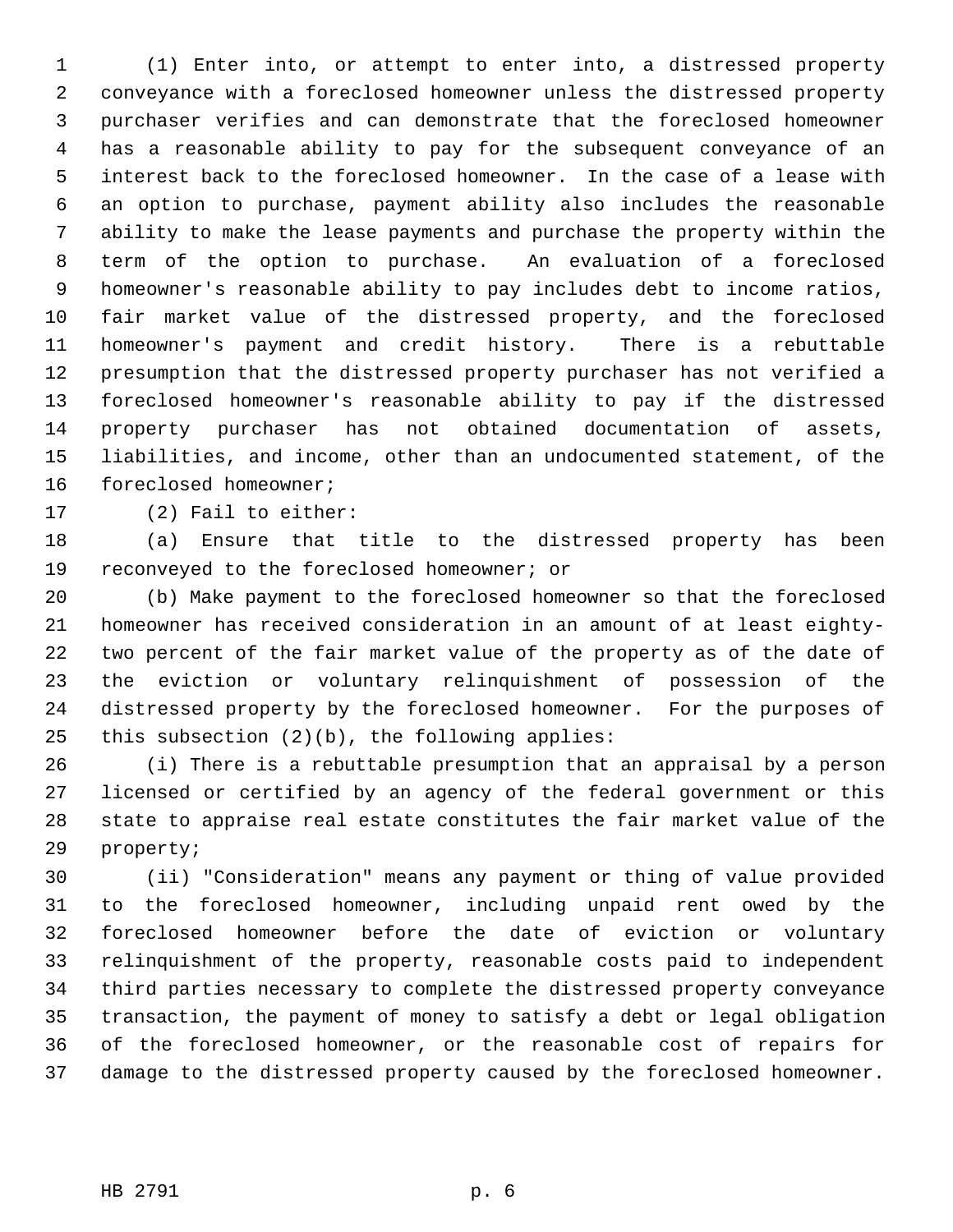"Consideration" does not include amounts imputed as a down payment or fee to the distressed property purchaser or a person acting in participation with the distressed property purchaser;

 (3) Enter into repurchase or lease terms as part of the distressed property conveyance that are unfair or commercially unreasonable, or engage in any other unfair or deceptive acts or practices;

 (4) Represent, directly or indirectly, that (a) the distressed property purchaser is acting as an advisor or consultant, (b) the distressed property purchaser is acting on behalf of or in the interests of the foreclosed homeowner, or (c) the distressed property purchaser is assisting the foreclosed homeowner to save the home, buy time, or use other substantially similar language;

 (5) Misrepresent the distressed property purchaser's status as to licensure or certification;

 (6) Perform any of the following until after the time during which the foreclosed homeowner may cancel the transaction has expired:

 (a) Accept from any foreclosed homeowner an execution of, or induce any foreclosed homeowner to execute, any instrument of conveyance of 19 any interest in the distressed property;

 (b) Record with the county auditor any document, including any instrument of conveyance, signed by the foreclosed homeowner; or

 (c) Transfer or encumber or purport to transfer or encumber any interest in the distressed property;

 (7) Fail to reconvey title to the distressed property when the terms of the distressed property conveyance contract have been fulfilled;

 (8) Enter into a distressed property conveyance where any party to the transaction is represented by a power of attorney;

 (9) Fail to extinguish or assume all liens encumbering the distressed property immediately following the conveyance of the distressed property;

 (10) Fail to close a distressed property conveyance in person before an independent third party who is authorized to conduct real estate closings within the state.

 NEW SECTION. **Sec. 9.** (1) A violation of this chapter is considered a per se violation of chapter 19.86 RCW, and all remedies of